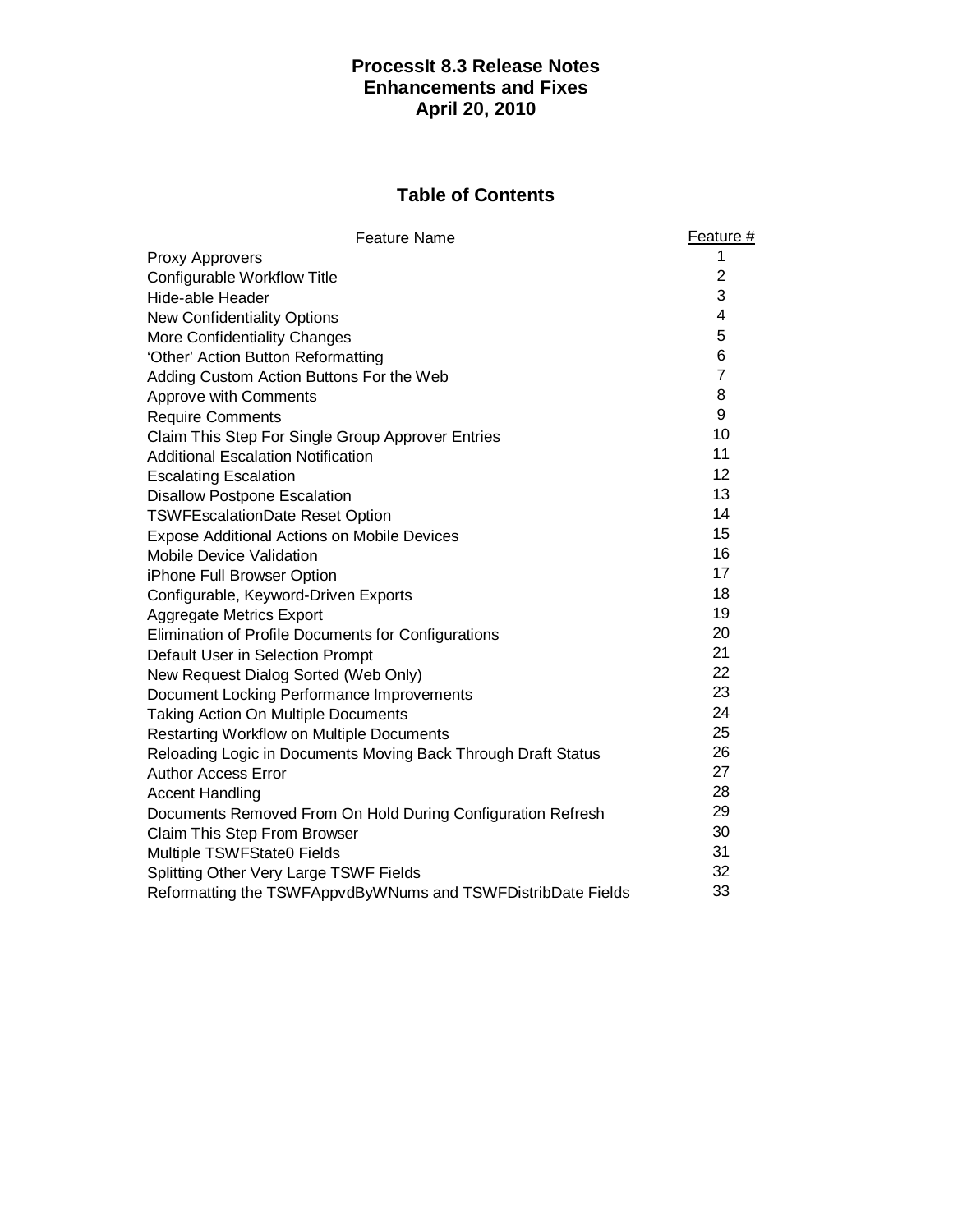# **1. Proxy Approvers**

This new feature allows workflow participants to designate temporary approvers on their behalf while they are unavailable (i.e. on vacation). Users create a Proxy Approver Definition document for themselves (or administrators can create them on behalf of anyone) to designate their proxy(s), the effective dates of the designation, and the workflow(s) to which it corresponds.

Beginning on the effective date, any documents entering a step where an approver in the Proxy Approver Definition document is an approver in workflow document, the Proxy Approver will be able to become an approver on behalf of the original approver.

Emails will not be sent to the proxy approvers, but documents pending proxy approval will appear in proxy approvers' 'Work Awaiting Me' views.

# Proxy Approver Definition

This form allows you to specify one or more people allowed to approve on behalf of a named approver in one or more workflows. The Proxy may be granted for a defined timeframe or on an on-going basis. Proxy approvers are granted the same rights as the person for whom they are acting.

| Approver name          | 『Al Dente/Teamwork』 ▼                                                                                                                                                                                                                                                                                                                                                                             |  |  |
|------------------------|---------------------------------------------------------------------------------------------------------------------------------------------------------------------------------------------------------------------------------------------------------------------------------------------------------------------------------------------------------------------------------------------------|--|--|
| Proxy approver(s)      | 『Phil Harmonic/Teamwork』■                                                                                                                                                                                                                                                                                                                                                                         |  |  |
| <b>Effective dates</b> | $\Box$ This proxy should remain active indefinitely<br>Choosing the option above allows this Proxy to remain active until such time as it is disabled.<br>As such, it will not be subject to a limited timeframe during which it is active.<br>Use the fields below to specify the start and end dates and times for this Proxy.<br>Mon 05/03/2010<br>05:00 PM<br>Local time<br>16<br>⊙<br>Starts |  |  |
|                        | 16<br>⊙<br>Fri 05/07/2010<br>08:00 AM<br>Local time<br>Ends                                                                                                                                                                                                                                                                                                                                       |  |  |
| Applicable workflows   | $\triangledown$ Expense Reporting<br>$\Box$ Travel Requests<br>⊽<br>New Equipment Requisition                                                                                                                                                                                                                                                                                                     |  |  |
| Allow editing by       |                                                                                                                                                                                                                                                                                                                                                                                                   |  |  |

When the Proxy Approver document is saved, ProcessIt evaluates all active requests to determine if any fall within the criteria for the proxy (current approver, date range, and workflow), as well as if they are confidential requests. For all confidential requests, ProcessIt adds the proxy approver to a Readers field named TSWFProxyNames so that the proxy approver can read the document. In non-confidential documents, TSWFProxyNames is a Names field (not a Readers field).

When a proxy approver opens a document they are a proxy for, ProcessIt determines if the Proxy Approver document is effective and, if so, displays the 'Be Proxy' button. If the date range has passed (or has not yet begun), the 'Be Proxy' action will not display.



Once the proxy clicks on the button, ProcessIt updates the document to allow the proxy the same rights as the original approver.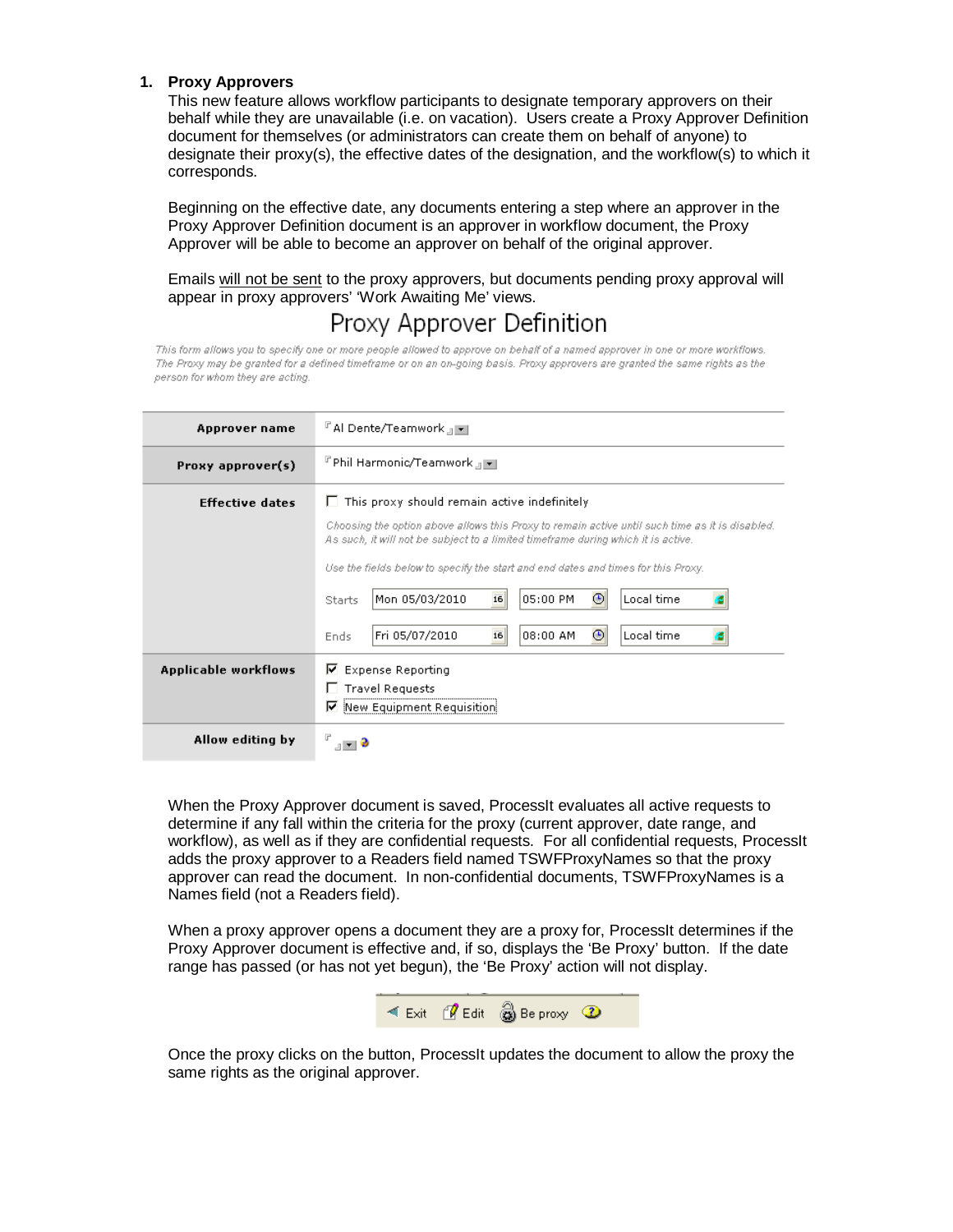# **2. Configurable Workflow Title**

In prior versions, the workflow forms (MainTSR and ResponseTSR) each included an editable field in which users were expected input a free form text title. Due to the very high number of deployments which computed the title using formula language, it will be configurable starting in version 8.3.

The configuration form now contains an option to program the title field by writing a formula.



Note, this formula, when used, is recomputed each time the document is saved and processed through the ProcessIt save routines. You may want to devise the formula so that it only computes once or when you wish it to compute. For example:

@if(TSWFTitle!=""; TSWFTitle; "New Request created at " + @Text(@Now))

# 3. **Hide-able Header**

By default, ProcessIt exposes a default header between two horizontal rules. This header contains the workflow name, document number, who the requester was, when it was submitted, document title, and status. Due to the frequency with which customers modify the MainTSR, hide this section, and create their own headers in their subforms, hiding the header will be configurable starting in this version.

> $Test$  (#10-00001) Requested by Steve McIntosh, 03/01/2010 11:11 AM

**Request title: Current status:** In Process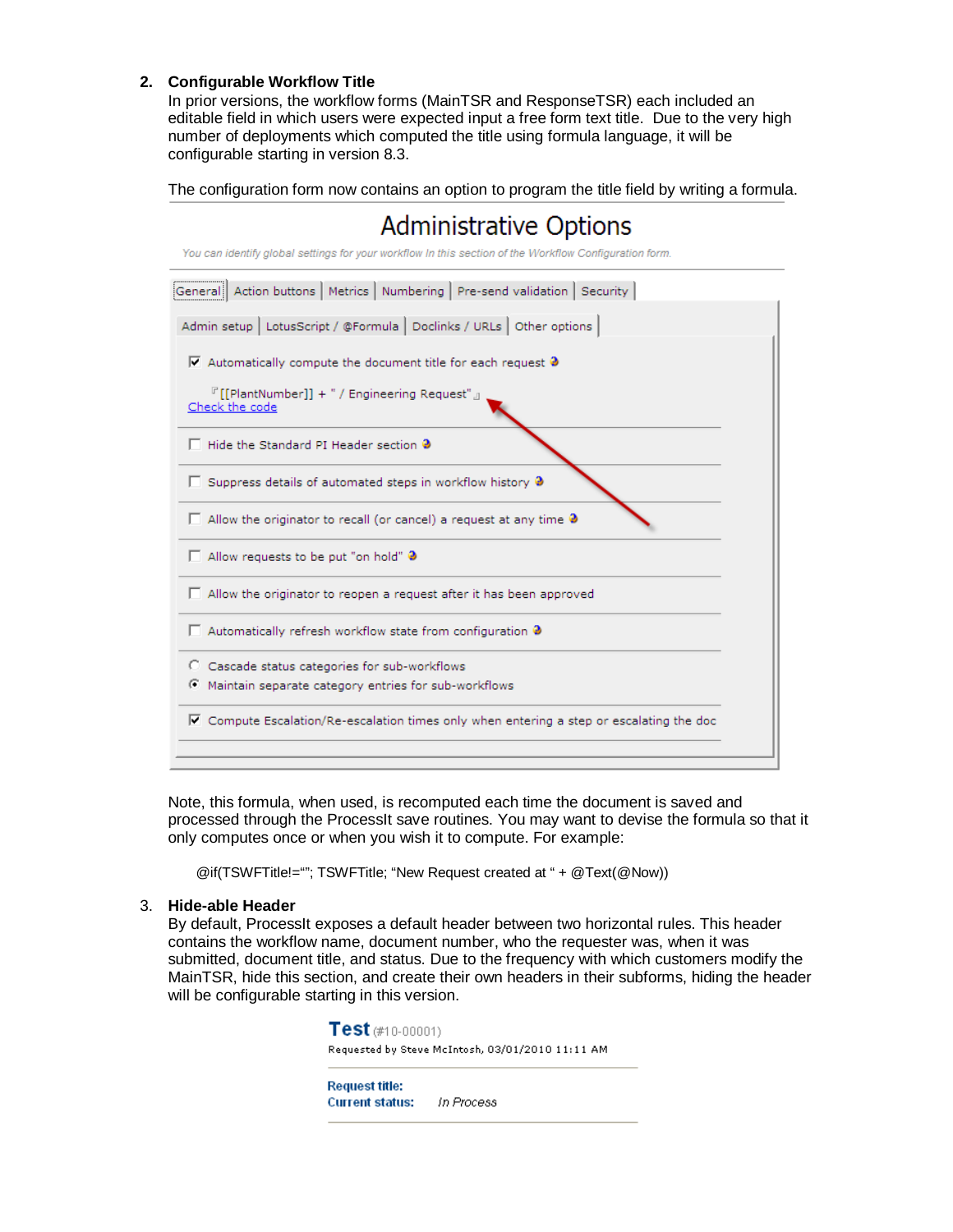The configuration form now contains an option to hide the entire header shown in the graphic above. This option requires that the title be computed (see feature # 3) and that the confidentiality option not be set to optional (feature # 2c).

| Administrative Options<br>You can identify global settings for your workflow In this section of the Workflow Configuration form. |
|----------------------------------------------------------------------------------------------------------------------------------|
| General   Action buttons   Metrics   Numbering   Pre-send validation   Security                                                  |
| Admin setup   LotusScript / @Formula   Doclinks / URLs   Other options                                                           |
| $\triangledown$ Automatically compute the document title for each request $\clubsuit$                                            |
| $^{\mathbb{P}}$ [[PlantNumber]] + " / Engineering Request" $_{\mathbb{J}}$ +<br>Check the code                                   |
| □ Hide the Standard PI Header section ●                                                                                          |
| $\Box$ Suppress details of automated steps in workflow history $\partial$                                                        |
| $\Box$ Allow the originator to recall (or cancel) a request at any time $\mathbf 3$                                              |
| $\Box$ Allow requests to be put "on hold" $\partial$                                                                             |
| $\Box$ Allow the originator to reopen a request after it has been approved                                                       |

# **4. New Confidentiality Options**

In prior versions, the configurable confidentiality function allowed users to determine whether or not to make a particular document confidential—that is, to limit access to the document to workflow participants and administrators. Forcing confidentiality on all requests (that is, to not make confidentiality an option) required a modification to the design of the MainTSR form.

Beginning with 8.3, the configuration form now contains an option to select the level of confidentiality from the following three options:

- a) Do not allow confidential requests (default)
- b) Allow users to make some requests confidential (off by default)
- c) Force all requests to be confidential (off by default)

# **Administrative Options**

You can identify global settings for your workflow In this section of the Workflow Configuration form.

| General   Action buttons   Metrics   Numbering   Pre-send validation   Security     |  |
|-------------------------------------------------------------------------------------|--|
| Security options                                                                    |  |
| C Do not allow confidential requests                                                |  |
| C Allow users to make some requests confidential                                    |  |
| <b>C</b> Force all requests to be confidential                                      |  |
| <b>E</b> Require user authentication (i.e. password) before taking action $\bullet$ |  |
| Limit the users who can create new workflow documents of this type $\mathbf{D}$     |  |
|                                                                                     |  |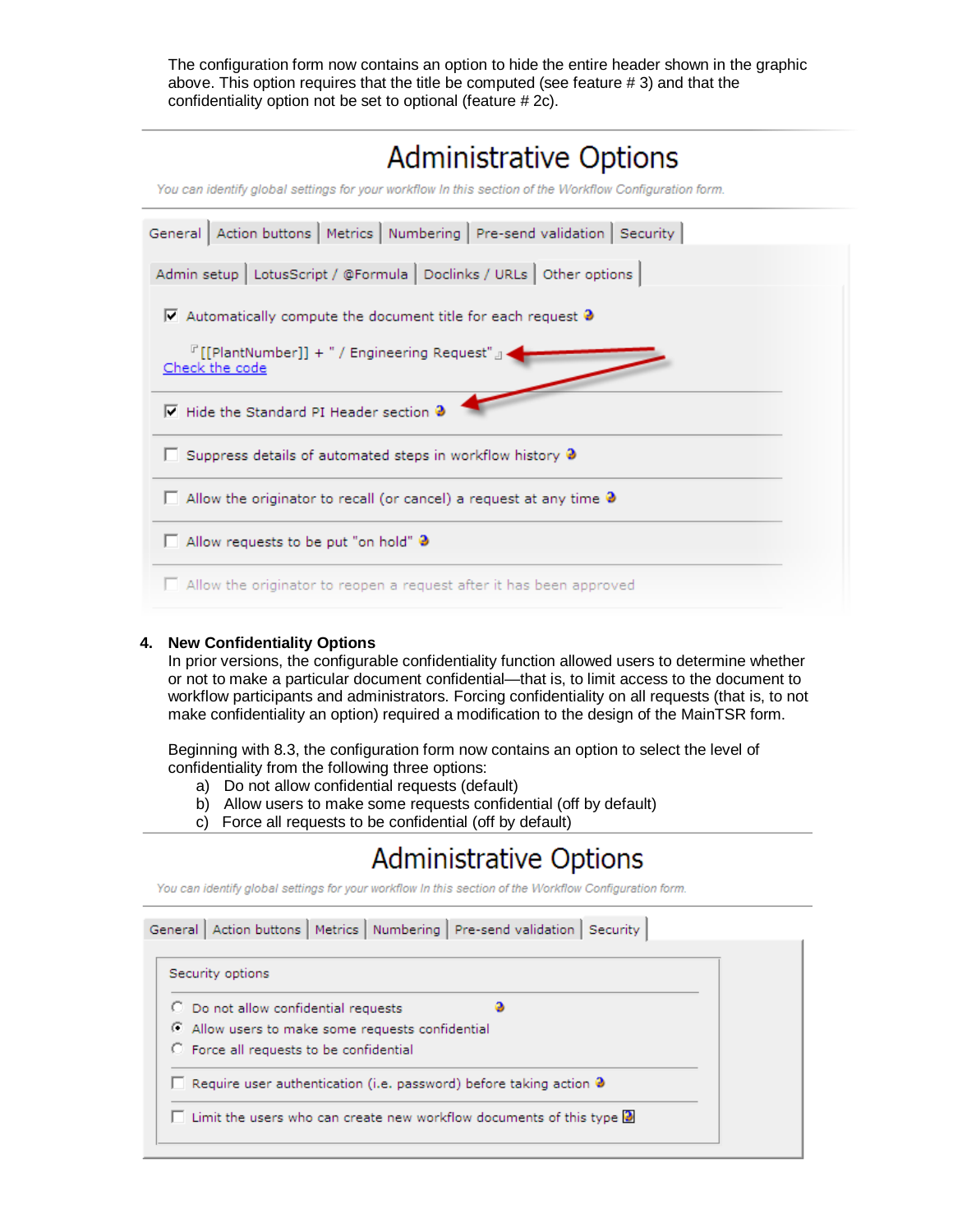### 5. **More Confidentiality Changes**

In prior versions, confidential documents in draft status were not actually made confidential until the document was sent for processing. Because of this, any user could see documents that had been saved as draft. This has been corrected and all Draft documents which are supposed to be confidential, will be.

Also in prior versions, if users changed the confidentiality setting after the document had been submitted to the workflow, the security for that document was not being altered until it moved to another step. This occurred both in the Notes client and web.

Starting in this version of ProcessIt, confidentiality settings are being recomputed each time a document is saved. NOTE: This change only applies to documents where users are given the option to turn confidentiality on/off.

 $\Box$  Keep this request confidential

# **6. 'Other' Action Button Reformatting**

In prior versions the 'Other' button appears in the action bar. User need to click on that button to expose additional action options including 'Return,' 'Assign Designated Approvers,' and other functions including some administrative tasks. This was originally done to preserve action bar real estate. Given the proliferation of larger format screens and the high frequency of hiding many options from users, exposing the 'Other' actions will be configurable starting in this version.

The configuration form now contains an option for exposing Other and Admin functions as top level buttons.

| AUITIIIIISU AUVE OPUOIIS<br>You can identify global settings for your workflow In this section of the Workflow Configuration form.                                                                                                            |                            |  |  |
|-----------------------------------------------------------------------------------------------------------------------------------------------------------------------------------------------------------------------------------------------|----------------------------|--|--|
| Action buttons   Metrics   Numbering   Pre-send validation   Security  <br>General                                                                                                                                                            |                            |  |  |
| Control the display of secondary actions<br>G<br>Display all secondary actions under an "Other" button<br>Include only "Admin" actions under an "Other" button<br>o<br>Do not display an "Other" button for any actions<br>о<br>What is this? |                            |  |  |
| Change action names at one or more steps<br>Add<br>Delete                                                                                                                                                                                     |                            |  |  |
| These new action names                                                                                                                                                                                                                        | the standard action names. |  |  |
|                                                                                                                                                                                                                                               |                            |  |  |
| What is this?                                                                                                                                                                                                                                 |                            |  |  |

# Adminictrative Ontions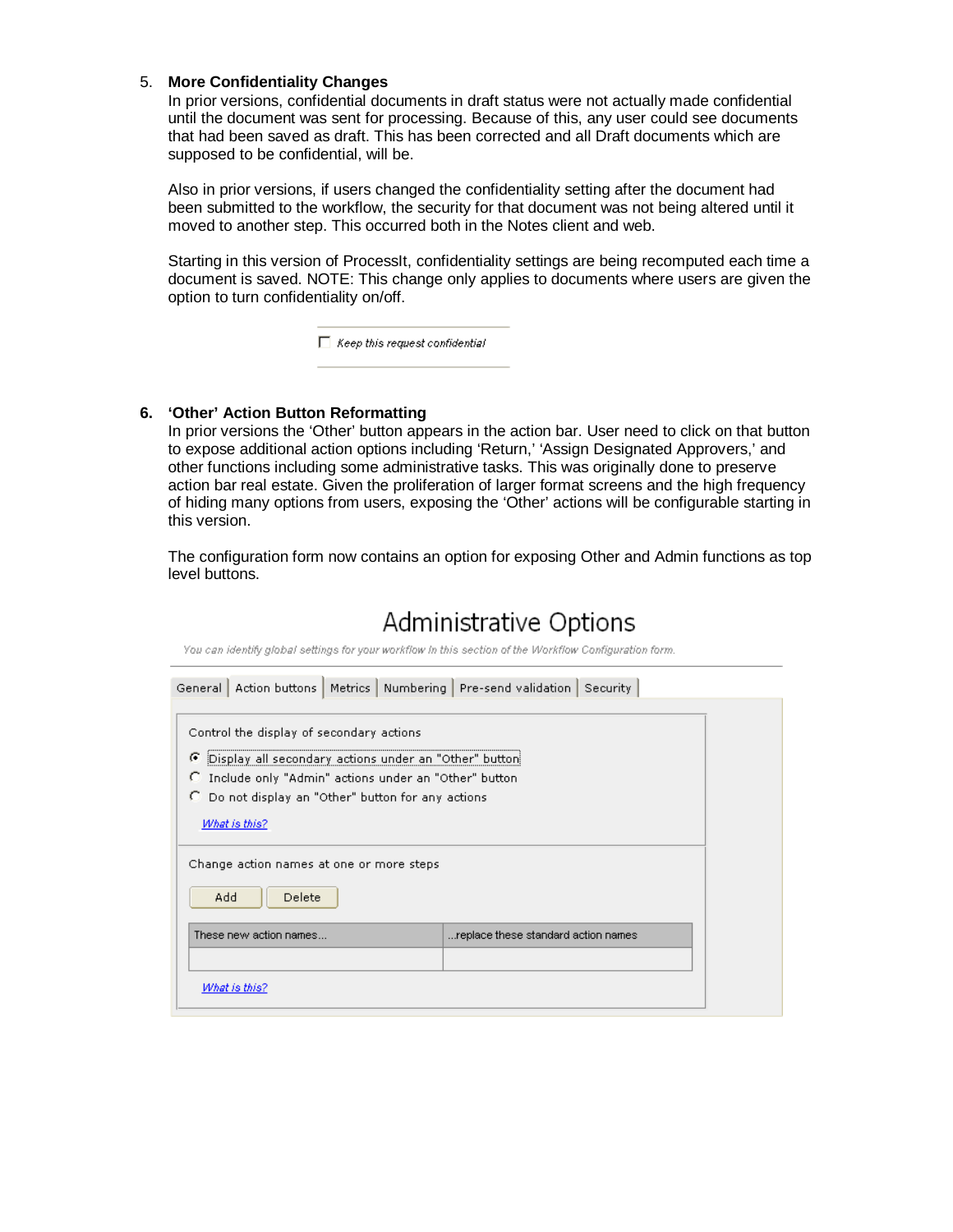# 7. **Adding Custom Action Buttons For the Web**

In prior versions, adding additional custom action buttons for use via a web browser (as opposed to re-naming the standard ProcessIt action buttons) was difficult, if not impossible. Now, any action buttons added to web subforms will automatically be displayed to the right of action buttons generated by ProcessIt.

NOTE: Hide-when formulas will need to be written into the buttons' properties to ensure that they display under appropriate circumstances and the code in the buttons will need to be JavaScript.

# 8. **Approve with Comments**

Workflow steps with "Approve" as an option now also have the option to 'Approve with comments'. This will prompt users to enter comments to be recorded into the document history. Both "Approve" and "Approve with comments" are now available to be hidden from approvers (see image below) but only one of the two choices may be hidden at a given workflow step.



# 9. **Require Comments**

Added in combination with the Approve with comments feature, this advanced option allows for making comments of any kind mandatory (users being prompted for comments will be required to enter some text in the prompt box). This option is configurable on a step-by-step basis.

Require comments  $\overline{\triangledown}$  Require comments for disapprove/reject, etc.  $\overline{\triangledown}$ 

# 10. **Claim This Step For Single Group Approver Entries**

In some prior versions of ProcessIt, the 'Allow one approver to Claim this step' option only displayed if more than one approver was listed for the step. This created issues when that one approver was actually an Approver Group. Starting with release 8.3, the option will display if a single group is selected as the approver

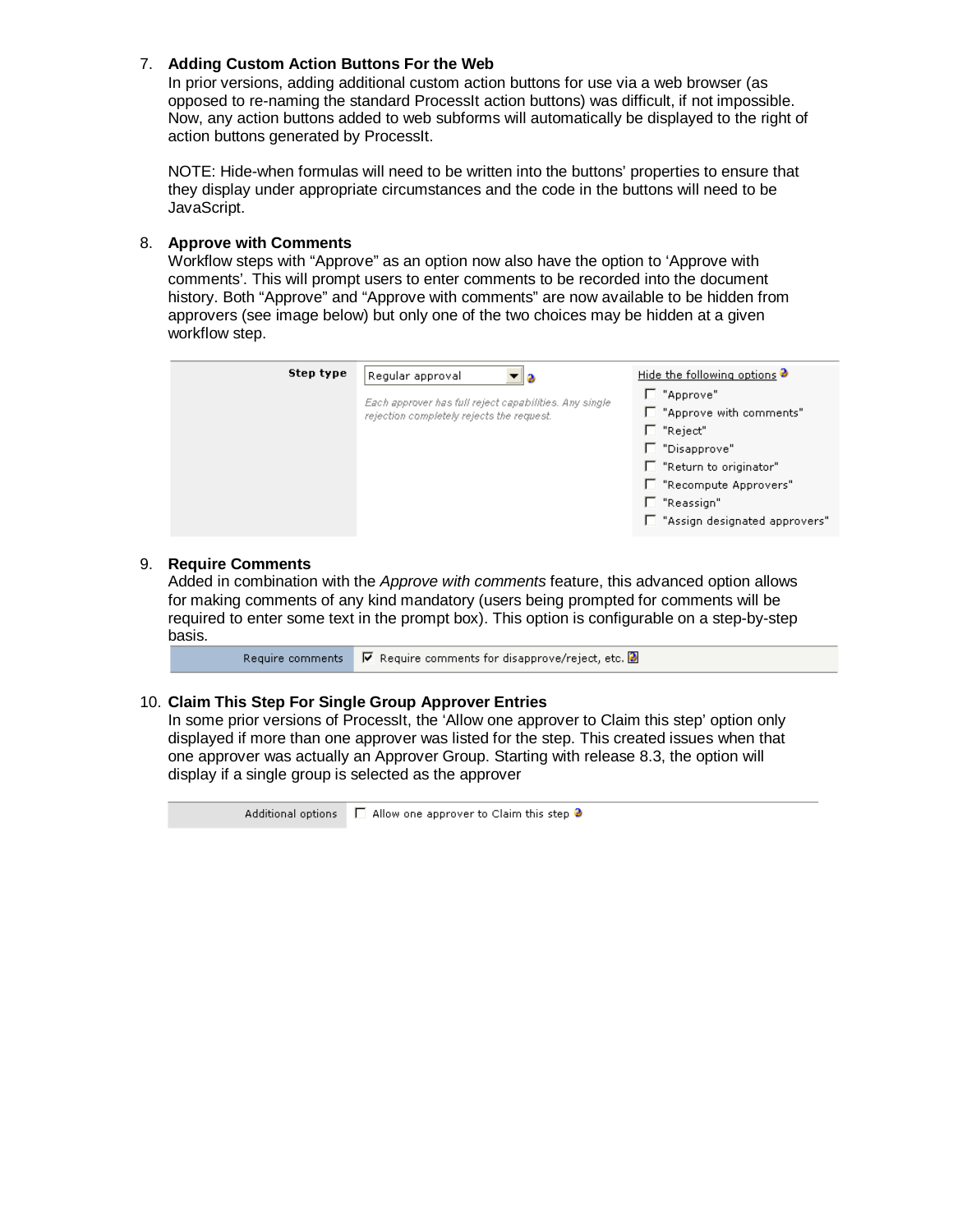# 11. **Additional Escalation Notification**

In prior versions, the options for people to receive escalation notifications were to the Requester, Approver, Process Administrator and Designated Approvers, if any were specified. To further expand the notifications, the escalation function now allows additional people to be notified. These people may be identified by name, group, and/or via a mapped field in the workflow document.

| Escalate stalled documents | $\triangledown$ Escalate the request after a specified period of inactivity $\triangledown$ |                        |
|----------------------------|---------------------------------------------------------------------------------------------|------------------------|
|                            | Escalate this step after                                                                    |                        |
|                            | $F$ 3 days $F$ 0 g hours $F$ 0 g minutes (min: 15 minutes)                                  |                        |
|                            | □ Escalate based on an @Formula ●                                                           |                        |
|                            |                                                                                             |                        |
|                            | When escalated                                                                              |                        |
|                            | $\bullet$ Send notifications to one or more people $\circ$ Go to another workflow step      |                        |
|                            | □ Current approvers                                                                         |                        |
|                            | $\Box$ Workflow administrator(s)                                                            |                        |
|                            | $\Gamma$ Requester                                                                          |                        |
|                            | $\nabla$ Other                                                                              |                        |
|                            |                                                                                             | By name                |
|                            | <b>clear</b>                                                                                | By group               |
|                            |                                                                                             | From a mapped<br>field |
|                            | Message to use when the workflow is escalated                                               |                        |
|                            | <b>F</b> STANDARD Escalation Message <sub>4</sub> F <b>*</b> create new message <b>9</b>    |                        |

# **12. Escalating Escalation**

In version 8.3, escalation has been enhanced to allow the workflow to be moved to a different step after reaching x number of escalation iterations.

| Advanced escalation <b>@</b><br>After $\mathbb{F}_2$ in iterations, re-escalate to $\mathbb{F}_2$ Next $\mathbb{F}_2$ |
|-----------------------------------------------------------------------------------------------------------------------|
| <b>Escalation postponement</b><br>$\overline{V}$ Do not allow escalation to be postponed                              |

You can prevent escalating escalation by entering a zero "0" for the number of iterations

# **13. Disallow Postpone Escalation**

Also new in version 8.3 is a flag to hide the Postpone Escalation function to prevent users from stopping the escalation cycle (see image above).

|  |  | Postpone escalation |  |
|--|--|---------------------|--|
|--|--|---------------------|--|

# 14. **TSWFEscalationDate Reset Option**

In past ProcessIt implementations where escalation was used in steps with multiple approvers, the TSWFEscalationDate (which determines when to next escalate the document) was reset when any approver took a ProcessIt action on the document.

Starting in version 8.3, a new option under the Administrative Options/Other Options section of the configuration will make this behavior optional. By default, new configurations will be flagged to not reset the escalation date, while existing configurations will be flagged to continue to work as it has in the past.

 $\overline{\mathbf{v}}$  Compute Escalation/Re-escalation times only when entering a step or escalating the doc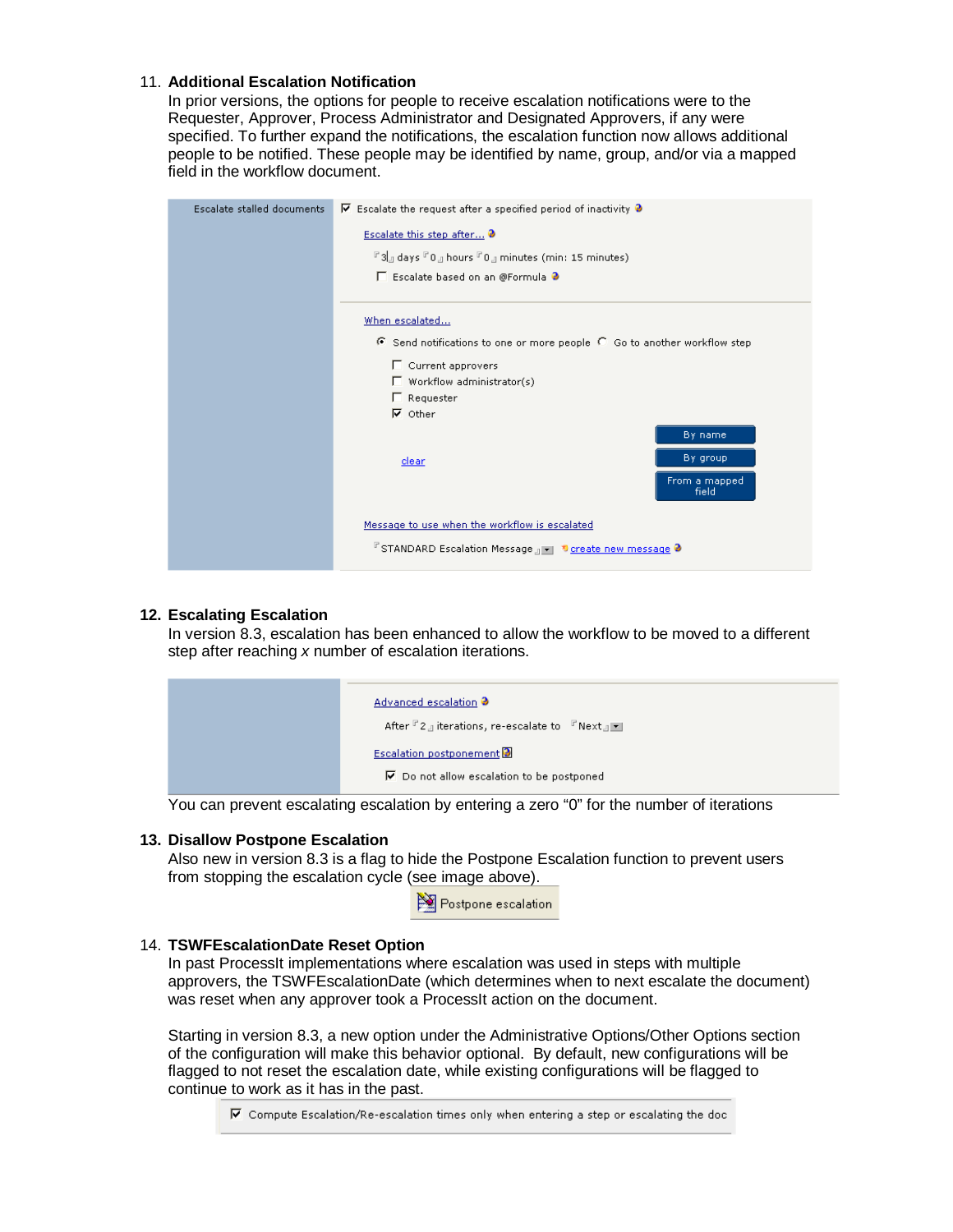# 15. **Expose Additional Actions on Mobile Devices**

In version 8.1, the mobile device interface only made available basic workflow tasks such as approve, reject, return, etc. Version 8.3 exposes all non-administrative actions to the mobile device interface.

| <b>Actions you may take</b>          |  |
|--------------------------------------|--|
| • Exit                               |  |
| • Approve                            |  |
| . Approve with comments              |  |
| • Disapprove                         |  |
| • Reject                             |  |
| • Reassign                           |  |
| · Assign Designated Approvers        |  |
| • Return to Originator               |  |
| © 1992-2010 Teamwork Solutions, Inc. |  |
| All Rights Reserved Worldwide.       |  |

# 16. **Mobile Device Validation**

New with ProcessIt 8.3 the step validation will be executed when a user approves a request from a handheld device. If the validation fails the user will be advised of the failure on the following screen with the message:

"There is additional work or information required before approving this document. "Please finish this request from your computer."



and the request will not be approved.

# 17. **iPhone Full Browser Option**

Unlike many other mobile devices, the iPhone uses a (nearly) fully-featured web browser. In prior versions of ProcessIt, the iPhone was not differentiated as a mobile device and, therefore, connections made to ProcessIt applications from iPhones would use the webspecific subform rather than the one designed for mobile devices. Beginning with version 8.3, ProcessIt correctly recognizes the iPhone, renders the mobile device-specific subform, and adds an extra action link giving iPhone users the ability to launch the full web-specific subform if appropriate

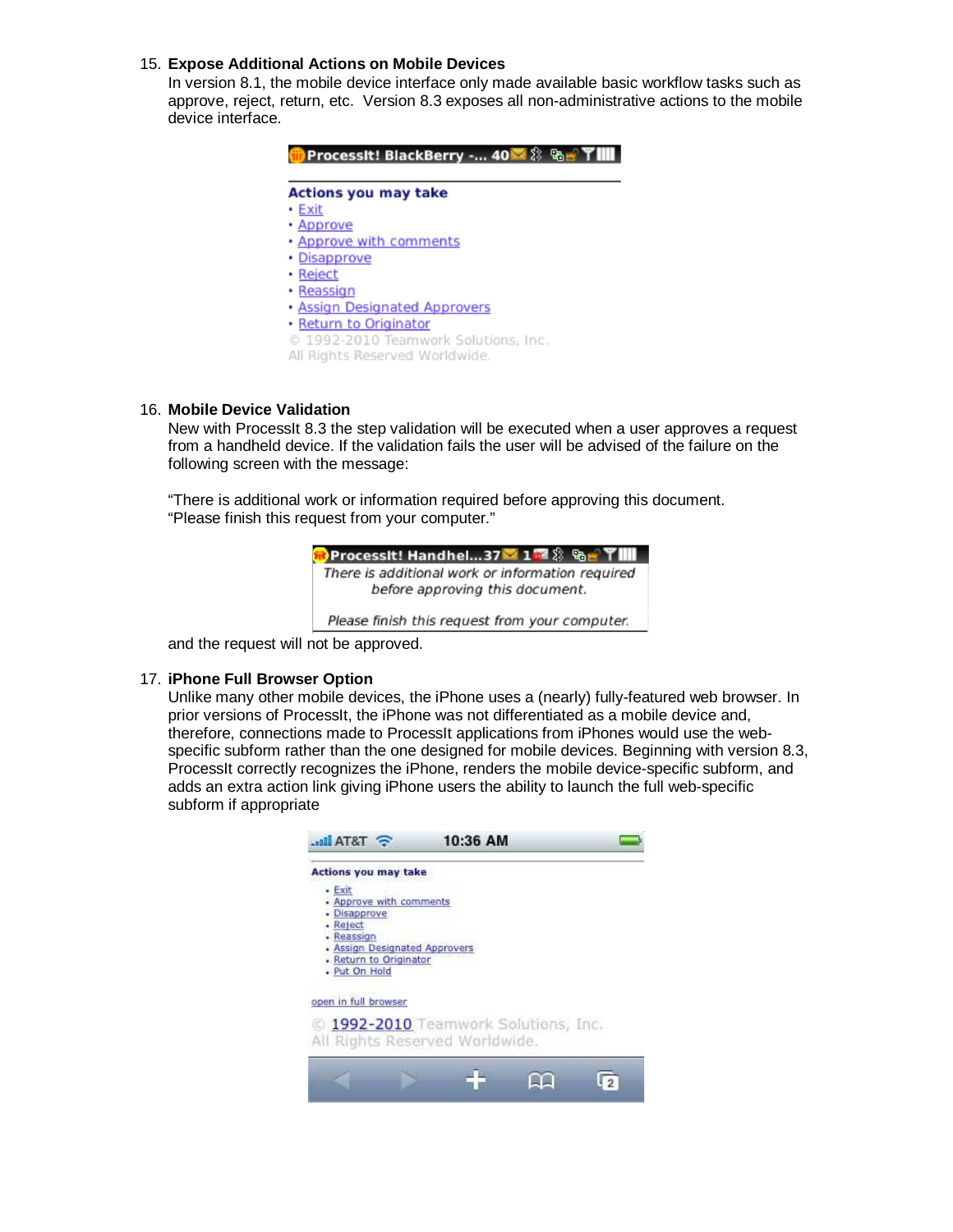# **18. Configurable, Keyword-Driven Exports**

In prior versions, exporting data required the creation of one or more custom views. Starting with ProcessIt 8.3, documents are copied into an Excel spreadsheet formatted with one field per column.

Note: Requires Microsoft Excel loaded on the workstation of the person doing the export. This function cannot export the contents of rich-text fields.



Last undated 03/01/2010 12:38 PM (Steve McIntosh/Teamwork)

This form is required if you want use the built functionality to Export the fields of one or more documents from Processit to Excel (note that Microsoft Excel must also be installed on the workstation requesting the export).

You may create more than one Export Definition form to customize exports for your various user communities. If more than on Export Definition exists at the time the export request is initiated, the user will be prompted to select the export he or she wishes to use Because of this, careful naming of these documents can significantly reduce the confusion experienced by users. Renaming this document at any time will not affect its funcitonality.

| <b>Export name</b>     | ์ Sales Report ။                                                                                                                                                                                                                                                                                               |
|------------------------|----------------------------------------------------------------------------------------------------------------------------------------------------------------------------------------------------------------------------------------------------------------------------------------------------------------|
| Form(s) $/$ subform(s) | Demo.Travel Request                                                                                                                                                                                                                                                                                            |
|                        | Select the forms and/or subform(s) on which fields you wish to export can be found. Note that Processit normally uses the<br>MainTSR form for workflows (ResponseTSR is used for response workflows) and that you will likely want to include one or both<br>of those forms along with your custom subform(s). |
|                        | Calact all of the fields form the executive formates between which you would like to have included in this Evand. This list may be modified at any time.                                                                                                                                                       |

| <b>▽</b> iAdvAmounti | □ DialogDate2        | □ HDepart           |
|----------------------|----------------------|---------------------|
| <b>▽</b> AdvReg      | $\Box$ DialogEntity  | $\nabla$ HFax       |
| Agency               | $\Box$ DialogFax     | HName               |
| Airline              | $\nabla$ DialogPhone | $\Box$ HPhone       |
| $\Box$ ArrCity       | <b>▽</b> DialogState | $\nabla$ HState     |
| ArrDate              | $\nabla$ DialogTime1 | $\Box$ HZip         |
| $\Box$ ArrTime       | DialogTime2          | $\Box$ Phone        |
| $\Box$ ConfNum       | $\nabla$ DialogZip   | $\Box$ PickUp       |
| DepCity              | $\Box$ DropOff       | <b>▽</b> PickUpCity |
| DepDate              | DropOffCity          | PickUpDate          |



#### 19. **Aggregate Metrics Export**

New with version 8.3, ProcessIt has the ability to export the aggregate/cumulative time spent in each step to an Excel spreadsheet. The time spent in each step is put into a column which corresponds to that step. If a document moves through a particular workflow step more than once, the time shown for that step is the sum of all the time the document spent in that particular step. Documents in a draft status are ignored.

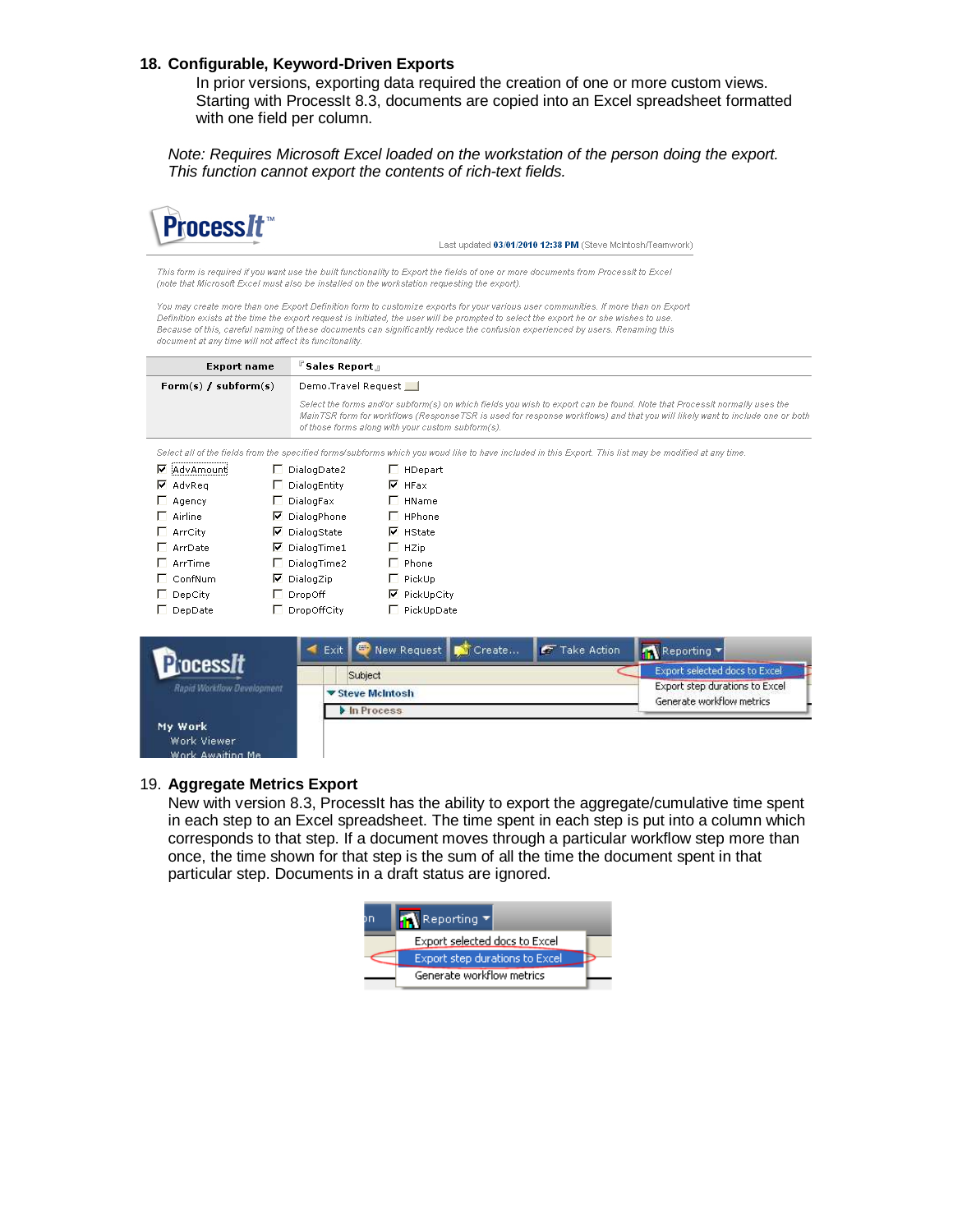# 20. **Elimination of Profile Documents for Configurations**

In past versions of ProcessIt, workflow configurations used Domino profile documents to hold and quickly retrieve data during the initial opening of the document and subsequent document refreshes. Known caching issues of these profiles caused some changes to configuration settings to not be reflected in a timely or consistent manner.

Moving forward, ProcessIt will not use profile documents for storage of configuration information.

# 21. **Default User in Selection Prompt**

Steps with 'Prompt for user at runtime' in the Approver definition have always defaulted to the first person, requiring users to deselect that person if they were not an appropriate next approver. This often resulted in users inadvertently leaving the default selected.

Starting in release 8.3, the default will be none, forcing users to select a value, but not requiring them to deselect.

| <b>Choose Next Approver</b>                                                                                                                                                   |              |
|-------------------------------------------------------------------------------------------------------------------------------------------------------------------------------|--------------|
| Please select the next Approver from the list below:<br>Phil Harmonic/Teamwork<br>Al Dente/Teamwork<br>Steve Dunn/Teamwork<br>Hugo Gurll/Teamwork<br>Natalie Attired/Teamwork | 0K<br>Cancel |
|                                                                                                                                                                               |              |

# 22. **New Request Dialog Sorted (Web Only)**

The "new request" dialog box on the web was sorting choices alphabetically by alias. Staring in this version it is sorted by visible name.

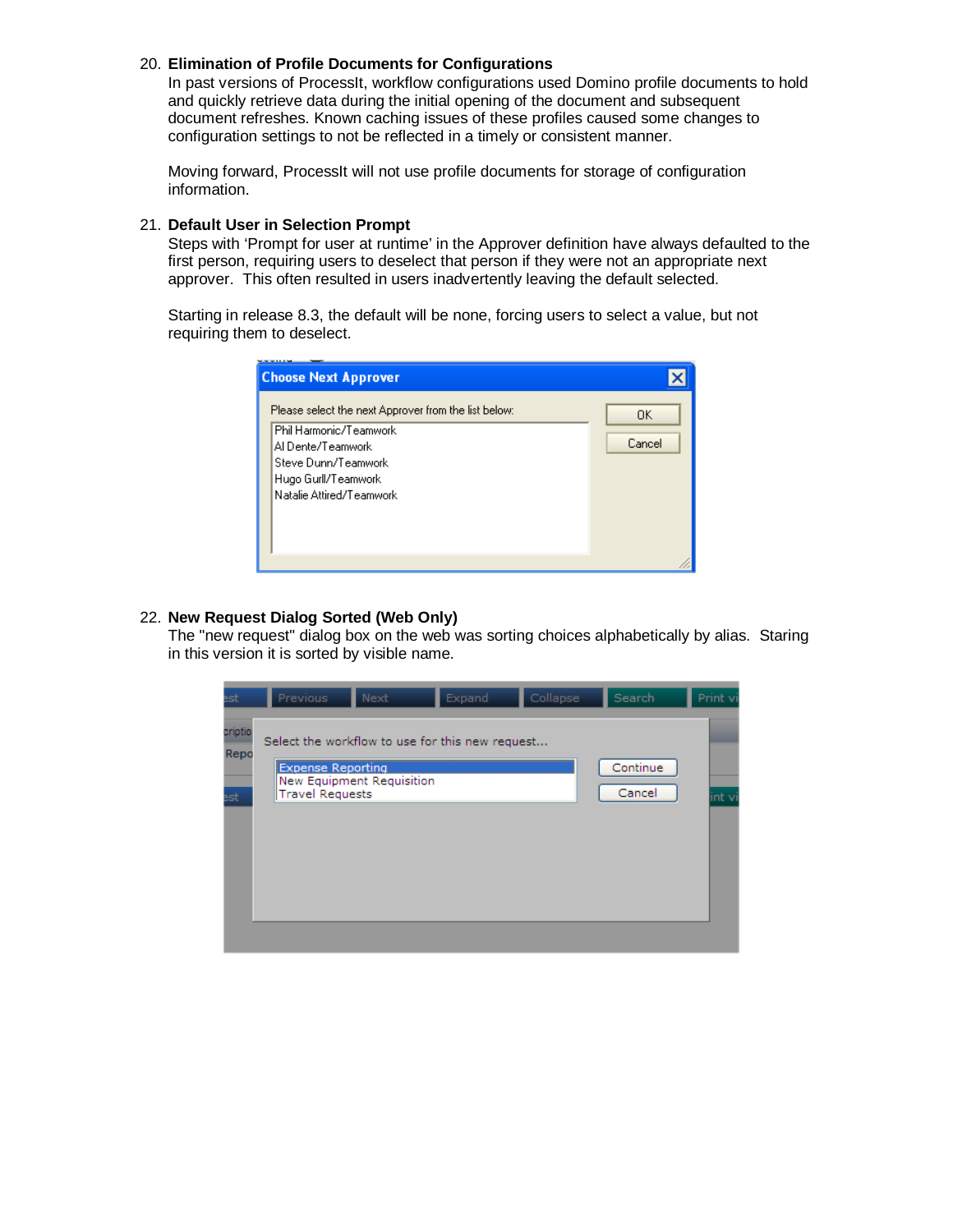# 23. **Document Locking Performance Improvements**

The underlying methodology that handles document locking has been improved upon to increase performance.

# Administrative Options

You can identify global settings for your workflow In this section of the Workflow Configuration form.

| General   Action buttons   Metrics   Numbering   Pre-send validation   Security |                                                                                                                                               |  |  |
|---------------------------------------------------------------------------------|-----------------------------------------------------------------------------------------------------------------------------------------------|--|--|
| Admin setup   LotusScript / @Formula   Doclinks / URLs   Other options          |                                                                                                                                               |  |  |
|                                                                                 | How it is used $\lceil \cdot \rceil$ in ProcessIt! forms using your subform (recommended) $\lceil \cdot \rceil$<br>C. in a custom-built form. |  |  |
|                                                                                 | $\Gamma$ only as a sub-workflow                                                                                                               |  |  |
|                                                                                 | C for backup or development only (hide from users)                                                                                            |  |  |
|                                                                                 | Server setup 6 on only one server but may have remote (laptop) replicas                                                                       |  |  |
|                                                                                 | C on one server with no remote replicas (enables record-locking)<br>$\Gamma$ on two or more servers                                           |  |  |
| Process administrator(s) $\bullet$                                              | <sup>『</sup> Steve McIntosh/Teamwork 』▼                                                                                                       |  |  |
|                                                                                 | $\Box$ Send no workflow notifications at any step $\partial$                                                                                  |  |  |
| Mail notifications from: $\bullet$                                              | $  \mathbf{v}  $                                                                                                                              |  |  |

# 24. **Taking Action On Multiple Documents**

In prior versions, non-administrative users with Author access (the recommended default) could not process multiple documents from the view using the Take Action/All Selected Documents action button. The underlying agent would only process the first document and would not update the history correctly.

This has been corrected so that normal users can process multiple documents at once.



#### 25. **Restarting Workflow on Multiple Documents**

Past versions of ProcessIt could not restart multiple documents when the Actions/Admin/Restart Workflow agent was invoked.

This has been corrected so that users with the WFAdmin role can restart multiple documents at once.

|                                                     | Actions | Help |                                                                                                                                                         |                         |  |
|-----------------------------------------------------|---------|------|---------------------------------------------------------------------------------------------------------------------------------------------------------|-------------------------|--|
| Admin<br><b>Newbs</b>                               |         |      | Add AdminPNames and BaselineNames                                                                                                                       |                         |  |
|                                                     |         |      | Cleanup TSWFHistory on Selected                                                                                                                         |                         |  |
| Exit                                                |         |      | Complete all selected docs<br>Edit TSWFHistory on Current<br>Refresh config and resend notices in selected docs<br>Refresh config info in selected docs |                         |  |
| Š<br>Categorize<br>Send Document                    |         |      |                                                                                                                                                         |                         |  |
|                                                     |         |      |                                                                                                                                                         |                         |  |
|                                                     |         |      |                                                                                                                                                         |                         |  |
|                                                     | Forward |      |                                                                                                                                                         | <b>Restart Workflow</b> |  |
| Move To Folder<br>Remove From Folder<br>New Request |         |      | Set up all admin docs/upgrade to R8.0.5<br>Test DL Config                                                                                               |                         |  |
|                                                     |         |      |                                                                                                                                                         |                         |  |
|                                                     |         |      |                                                                                                                                                         |                         |  |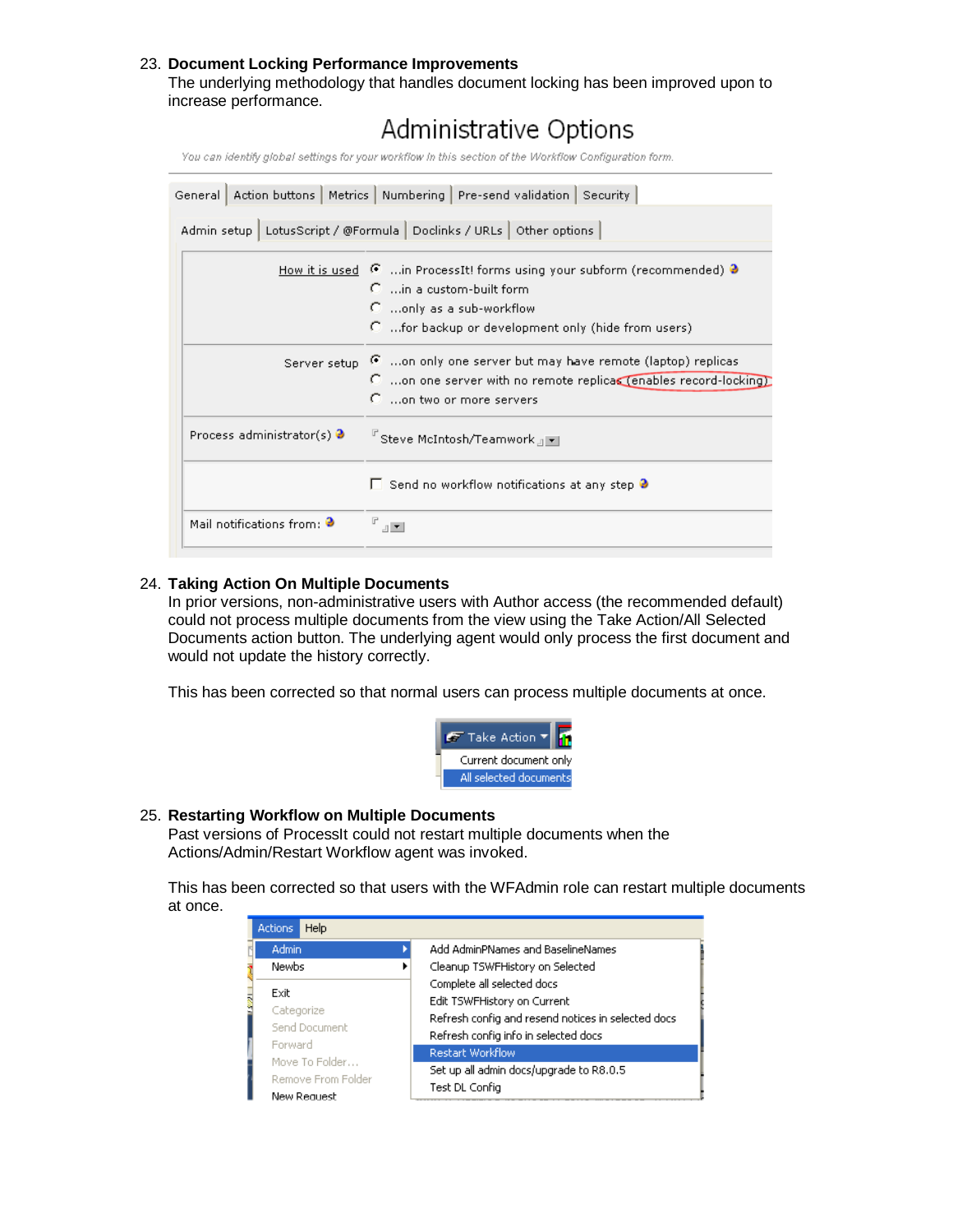# 26. **Reloading Logic in Documents Moving Back Through Draft Status**

In past versions, documents that were either moved back to Draft status, into the first step, or had their workflow restarted did not reload the configuration logic. Starting with this version, any document moving back through the Submit For Processing process will reload its workflow logic from the current configuration data.

| <b>Choose Action</b>                                                                               |        |
|----------------------------------------------------------------------------------------------------|--------|
| Please select the action you wish to take on the selected<br>document:                             | 0K     |
| <b>Change Current Step</b><br>Claim This Step<br>Recall<br>Recompute Approvers<br>Restart Workflow | Cancel |
|                                                                                                    |        |

# 27. **Author Access Error**

In some limited situations the final approver of a confidential document at an approval step followed by a series of automated steps continued to have Author access until the document was re-saved or moved to another step. This issue has been corrected starting with version 8.3.

# 28. **Accent Handling**

In web deployments of ProcessIt, user names with accents (i.e. Olaya González) were causing errors when those names were brought up in prompt boxes. The issue has been resolved starting in version 8.3.

# 29. **Documents Removed From On Hold During Configuration Refresh**

In prior versions documents were being removed from being 'On Hold' when the Refresh Config Info In Selected Docs agent was run on them. This has been fixed in version 8.3.

| Help<br><b>Actions</b>                                  |                         |                                                                                                                 |
|---------------------------------------------------------|-------------------------|-----------------------------------------------------------------------------------------------------------------|
| Admin                                                   |                         | Add AdminPNames and BaselineNames                                                                               |
| <b>Newbs</b><br>Exit<br>Administration<br>Lock Document |                         | Cleanup TSWFHistory on Selected                                                                                 |
|                                                         |                         | Complete all selected docs<br>Edit TSWFHistory on Current<br>Refresh config and resend notices in selected docs |
| Unlock Document                                         | <b>Restart Workflow</b> | Refresh config info in selected docs                                                                            |
|                                                         |                         |                                                                                                                 |
| View Options<br>Preview In Web Browser                  |                         | Set up all admin docs/upgrade to R8.0.5<br>Test DL Config                                                       |

# 30. **Claim This Step From Browser**

Documents claimed via browser were showing a "Y" vote in the Workflow summary instead of a "CL" vote. This has been fixed starting with version 8.3.

Already reviewed by. details

Steve McIntosh/Teamwork



# 31. **Multiple TSWFState0 Fields**

Due to Lotus Notes' maximum field storage limitation, large and/or complex workflow configurations in past versions of ProcessIt were sometimes at risk of being truncated. Version 8.3 works around that limitation by parsing very large configuration data arrays into multiple TSWFState fields. No steps beyond the standard upgrade process are required to implement this feature.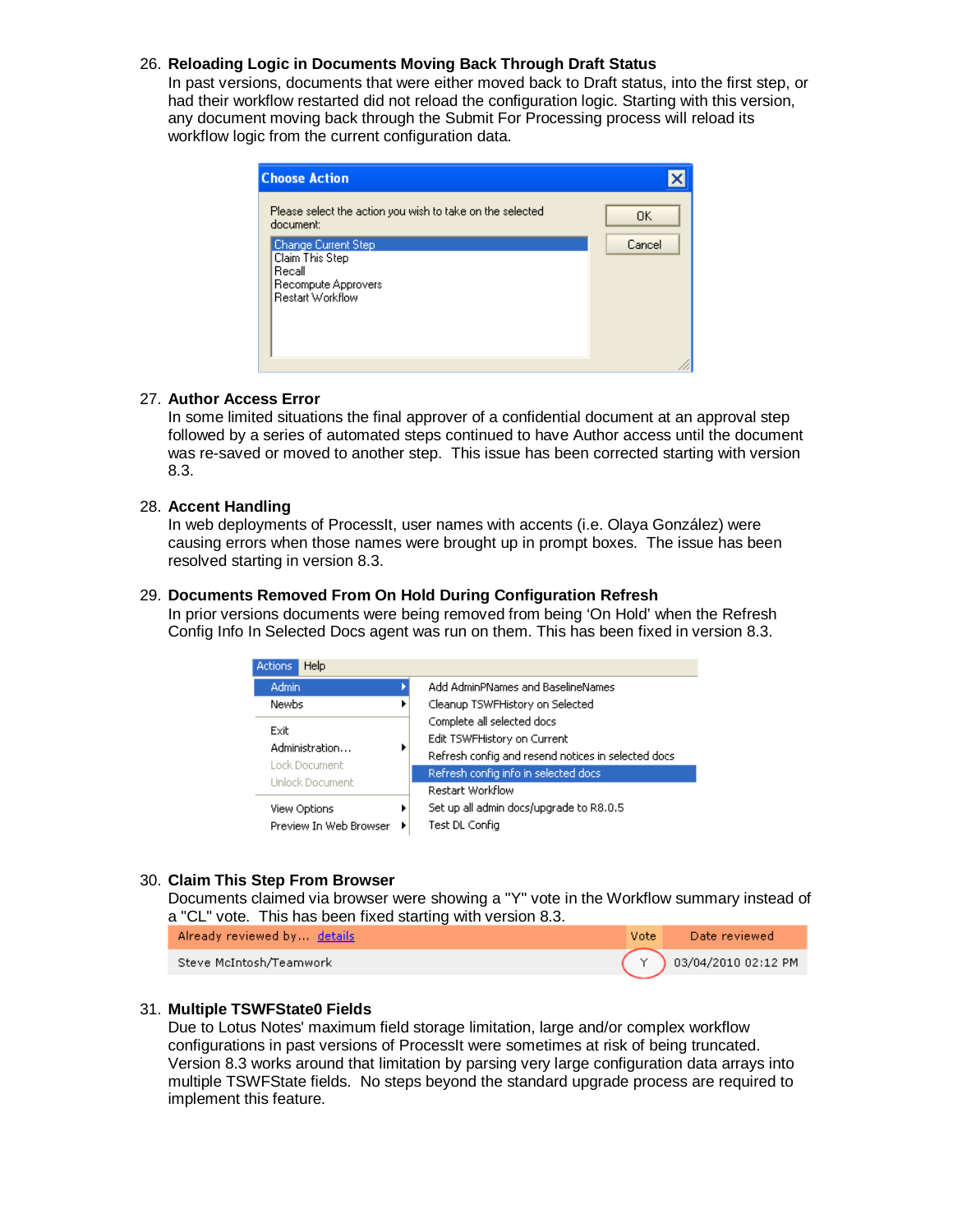# 32. **Splitting Other Very Large TSWF Fields**

To avoid the same limitations the TSWFState0 field is subject to (Lotus Notes' maximum field storage limitation), version 8.3 will also parse very large data arrays (>27k) into multiple fields. The fields for which this has been changes are:

- TSWFCurApprovers
- TSWFRemApprovers
- TSWFAppvdByWNums
- TSWFTasksAndDueDates
- TSWFStepDescriptions
- TSWFCurApprovalType

While this will avert data overflow in very large workflows, in limited situations it may also impact views and other custom design elements that use these fields, particularly the My Work views and metrics calculations.

This parsing will only occur in very rare situations where workflow documents go through a very high number of step iterations or where the number of individuals on notification distribution lists is very high.

# 33. **Reformatting Of Dates in TSWFAppvdByWNums and TSWFDistribDate Fields**

Prior to ProcessIt version 8.3, both the TSWFAppvdByWNums field (used to track workflow approvals and approval durations) and the TSWFDistribDate field (used to track notifications sent from "Send Notification Only" –type workflow steps) have used a client-based date format to track the date on which individual actions occurred. These dates were stored along with other information about the action being taken and were, therefore, stored as text strings and not actual date objects.

Because the date format was dependent on the Regional Settings of individual computers, international processing of documents sometimes created inconsistently formatted and/or ambiguous date entries in these fields. In version 8.3, we have reformatted the dates in both these fields and added additional date-type fields to remove ambiguity with regard to international date translation issues.

# **Explanation of the situation**

Prior to version 8.3, when a document is submitted for approval and the user takes action on that document, an entry was added to the TSWFAppvdByWNums field indicating (among other things), the date and time they acted on it. This entry had the format of…

"[01]~Al Dente/Teamwork~**05/02/2010 03:33:08 PM EDT**~Y~1.23"

…where the date portion, **05/02/2010**, was generated based on the user's Regional Settings. The problem is that the above date would be considered May 2, 2010 in the US and February 5, 2010 in Europe and many other parts of the world. When all users shared a common Regional Settings format, the values stored as such would be consistent, but in international organizations where some users rely on one format and some on the other, the values stored can cause confusion.

Beginning with ProcessIt version 8.3, the format for both of these fields has been change to a consistent format of YYYY/MM/DD regardless of individual users' Regional Settings. The transaction shown above will now be stored in this format:

"[01]~Al Dente/Teamwork~**2010/05/02 03:33:08 PM EDT**~Y~1.23"

In addition, ProcessIt now includes two new multi-value date fields, TSWFAppvdDTs and TSWFDTs, which will have one date per entry in the TSWFAppvdByWNums and TSWFDistribDate fields, respectively. Because these are date fields, their values are stored as values independent of regional formatting and will always be displayed in the user's native settings.

Although it is not necessary to convert existing documents to the new format (ProcessIt doesn't care), some organizations may want to convert all documents to a consistent format for simplification of reporting.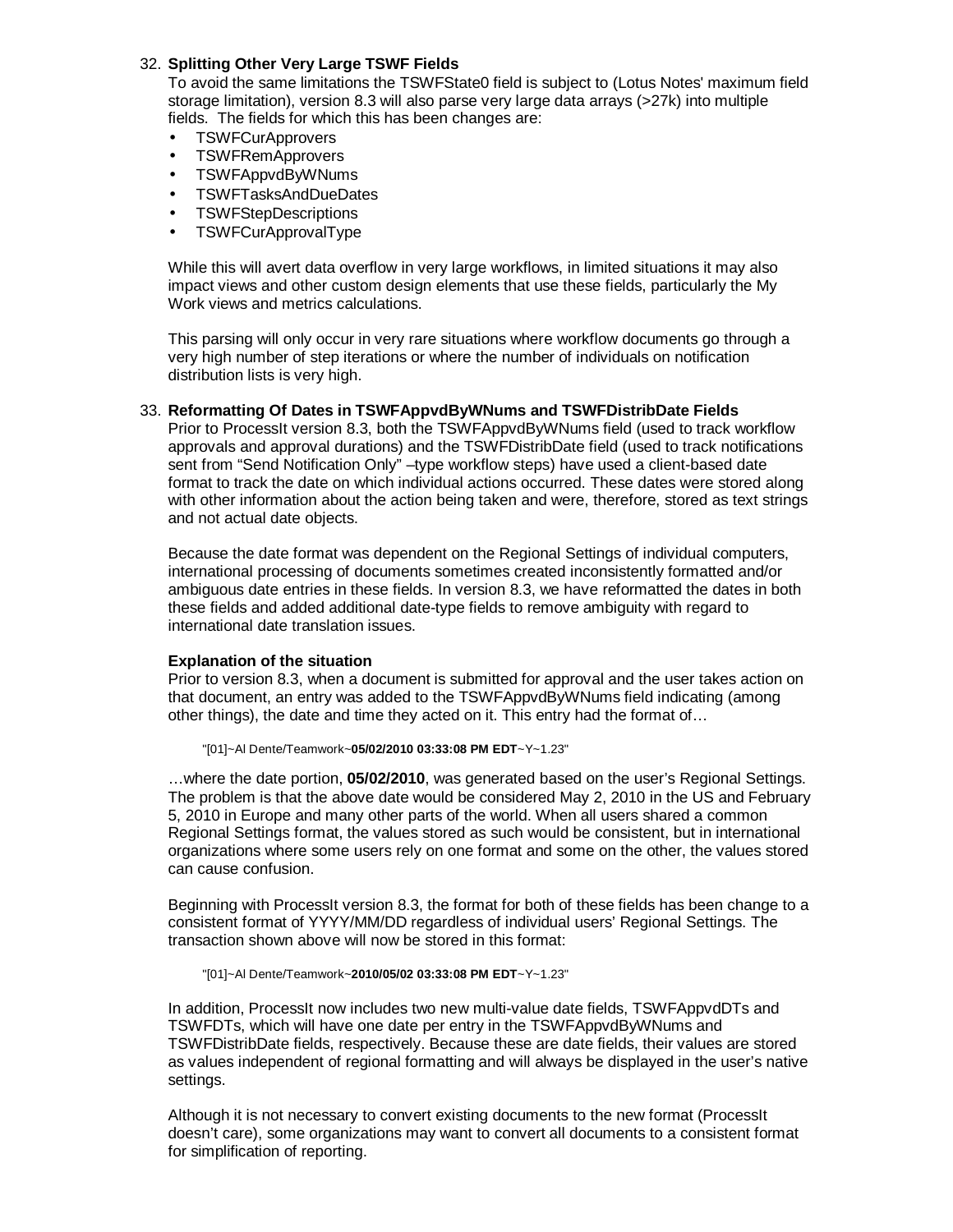# **Converting existing data**

To help with the identification and conversion of affected documents, ProcessIt 8.3 includes two new administrative views:

- 99. Administration/z. TSWFApprvdDate analysis
- 99. Administration/z. TSWFDistribDate analysis



The image below (of the '99. Administration/z. TSWFApprvdDate analysis' view) illustrates how the reformatted fields and the conversion tool work.

|                                | $\leq$ Exit       | Manually fix workflow dates                                                                                                                        | Convert action dates automatically (selected docs)                      |                                                                                                                           |                 |                               |
|--------------------------------|-------------------|----------------------------------------------------------------------------------------------------------------------------------------------------|-------------------------------------------------------------------------|---------------------------------------------------------------------------------------------------------------------------|-----------------|-------------------------------|
|                                | <b>TSWFNumber</b> | TSWFAppvdByVVNums                                                                                                                                  | Looks like                                                              | <b>TSWFAppvdDTs</b>                                                                                                       | Status ^        |                               |
|                                | 10-00001          | 2010/03/01 12:54:16 PM EST<br>2010/03/04 08:38:33 AM EST                                                                                           | 01 Mar 2010<br>04 Mar 2010                                              | 01 Mar 2010 12:54 EST<br>04 Mar 2010 08:38 EST                                                                            | <b>CHECK IT</b> |                               |
| Docs created in<br>version 8.3 | 10-00002          | 2010/03/01 12:54:11 PM EST<br>2010/03/04 08:38:48 AM EST                                                                                           | 01 Mar 2010<br>04 Mar 2010                                              | 01 Mar 2010 12:54 EST<br>04 Mar 2010 08:38 EST                                                                            | <b>CHECK IT</b> | Ambiguous                     |
|                                | 10-00006          | 2010/03/03 02:50:31 PM EST<br>2010/03/04 08:38:41 AM EST                                                                                           | 03 Mar 2010<br>04 Mar 2010                                              | 03 Mar 2010 14:50 EST<br>04 Mar 2010 08:38 EST                                                                            | <b>CHECK IT</b> | Dates                         |
|                                | 10-00007          | 2010/03/03 04:47:55 PM EST<br>2010/03/04 08:39:21 AM EST                                                                                           | 03 Mar 2010<br>04 Mar 2010                                              | 03 Mar 2010 16:47 EST<br>04 Mar 2010 08:39 EST                                                                            | <b>CHECK IT</b> |                               |
| Docs created in                | CBO-09-0328       | 04/27/2009 04:55:59 PM EDT<br>04/27/2009 05:17:19 PM EDT<br>05/01/2009 08:46:27 AM EDT<br>05/01/2009 08:46:35 AM EDT<br>05/01/2009 08:47:08 AM EDT | 27 Apr 2009<br>27 Apr 2009<br>01 May 2009<br>01 May 2009<br>01 May 2009 |                                                                                                                           | CHECK IT        | Non Yet<br>Converted to 8.3   |
| version 8.1                    | CBD-09-0332       | 2009/04/30 03:10:00 PM EDT<br>2009/04/30 03:10:14 PM EDT<br>2009/04/30 03:10:27 PM EDT<br>2009/04/30 03:10:43 PM EDT<br>2009/04/30 03:11:04 PM EDT | 30 Apr 2009<br>30 Apr 2009<br>30 Apr 2009<br>30 Apr 2009<br>30 Apr 2009 | 30 Apr 2009 15:10 EDT<br>30 Apr 2009 15:10 EDT<br>30 Apr 2009 15:10 EDT<br>30 Apr 2009 15:10 EDT<br>30 Apr 2009 15:11 EDT |                 | Non-Ambiguous<br><b>Dates</b> |

You can see that the first four documents (10-00001 through 10-00007) show the new date format (YYYY/MM/YY) in the TSWFAppvdByWNums field (column 2). You can also see that these documents have values in TSWFDTs field (column 4).

Then the first of the documents created in version 8.1 (CBO-09-0328) shows the old date format (MM/DD/YYYY) and does not have a value in the TSWFDTs field. That is because the conversion function **(1)** has not been run on it.